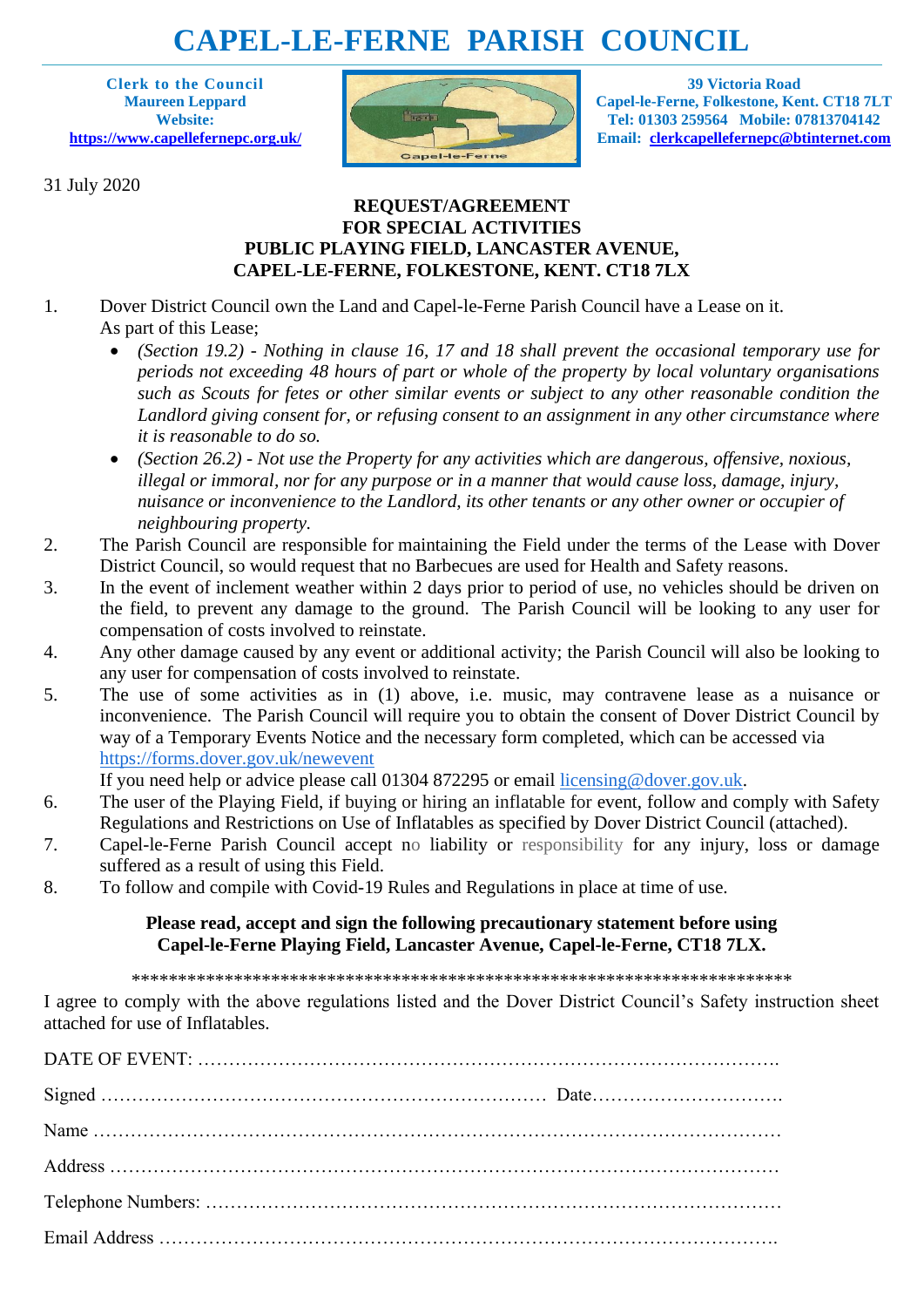## **The Safe Use of Inflatables at Events**

Inflatables (castles, slides etc) are a fun and popular addition to events. However, as the unfortunate fatality at a funfair in Harlow shows, if an inflatable is not properly managed there can be serious consequences.

A few basic measures can make all the difference to an event:

- 1. If you are buying or hiring an inflatable, ensure it has been built to the current British Standard (BS EN 14960) and if it has, there will be a label on it saying so. If there is no label you may be taking a risk with the safety of those using it. The label will tell you when it was made, how many people can use it and what heights they should be.
- 2. After its first year and annually thereafter, the inflatable must be tested by a competent person to make sure it is still safe for use. A new unit should have an 'initial test' carried out at the point of manufacture to confirm it complies with BS EN 14960. The HSE supports annual examination by Inspectors registered with PIPA or ADIPS. Hirers should ask to see proof of this test.
- 3. Every inflatable should have at least 6 anchor points, though bigger ones will need more. The operator manual that should be supplied with the inflatable will tell you how many there should be. If there is no manual you cannot be sure how many tie down points there should be for safe use.
- 4. All the anchor points must be used, preferably with metal ground stakes at least 380mm length and 16mm diameter with a rounded top. Anchor points on the inflatable should have a welded metal '0' or 'D' ring fitted to the end. If ground stakes cannot be used then a system of ballast using water or sand barrels or tying down to vehicles that will give at least the same level of protection should be used. Each anchor point should have the equivalent of 163kgs to give this. Beware of tripping hazards if you secure in this way.
- 5. Have a good look at the inflatable when it is blown up. The outer edges of the front step should at least line up with the centre of each of the front uprights. Under no circumstances should the width of the step be less than this. The whole unit should look symmetrical and those bits that should upright, should be upright. If it looks misshapen or deformed there may be internal problems which may make bouncing unpredictable.
- 6. If there is an electrical blower with the inflatable this should be tested like any other portable electrical appliance. The tube that connects the blower to the bag should be at least 1.4m in length.

Making sure that the inflatable is run safely is equally important; the majority of injuries come from misuse. There should be constant supervision when the inflatable is blown up and it is strongly recommended that hirers ask for this to be provided as a condition of hire.

Operating instructions should be supplied by the manufacturer or supplier and these should include at least the following:

- 1. Restrict the number of users on the inflatable at the same time to the limit in the manual or on the unit label. Don't exceed the user height limit given in the manual or on the unit label and keep bigger users separated from smaller.
- 2. Ensure users can get on and off safely and that there is safety matting at the entrance in case of falls or ejections. These mats should not be more than 2″ in depth.
- 3. Users should not wear shoes, should take their glasses off if they can and pockets should be emptied of all sharp or dangerous items.
- 4. Users should not eat or drink whilst playing or bouncing and anyone obviously intoxicated should not be allowed on; they are a danger to themselves as much as to others.
- 5. Don't let things get too rough and don't let users climb or hang onto the walls. Don't let users try to somersault.

A properly trained supervisor will be aware of all of this and should be able to keep the inflatable running safely and make sure that no one gets hurt.

Further help can be found on the PIPA [website](http://www.pipa.org.uk/)  $\Box$  or in British Standard BS EN 14960 - 'Inflatable play equipment – safety requirements and test methods'.

If you have asked a company to run inflatables at your event then the company should be able to provide a risk assessment to explain how they put in place the above controls. If you are managing the inflatables then these controls should be considered in your event risk assessment.